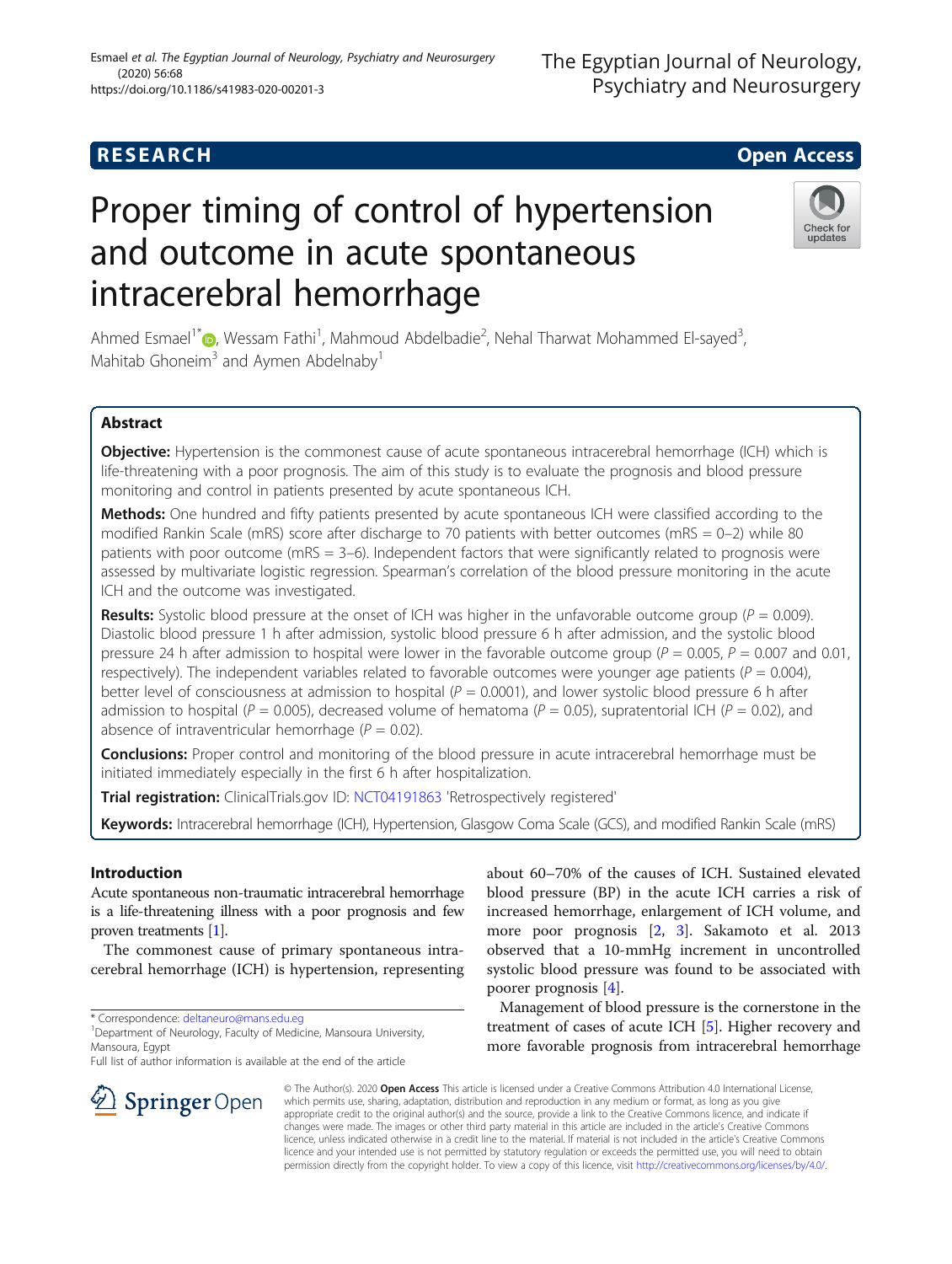were seen in patients who accomplished the more systolic blood pressure (sBP) control ( $\geq$  20 mmHg) in the first hour and kept up for 1 week [[6,](#page-7-0) [7\]](#page-7-0). Additionally, the analysis of modified Rankin Scores demonstrated improved functional outcomes with an intensive lowering of blood pressure [\[8\]](#page-7-0).

However, the ATACH-II (Antihypertensive Treatment of Acute Cerebral Hemorrhage II) trial demonstrating that intensive reduction of blood pressure is not superior to standard blood pressure lowering in patients with acute hemorrhagic stroke [\[9](#page-7-0)].

The ideal management of BP after acute ICH is still debated and whether a higher intensive reduction of blood pressure after acute intracerebral hemorrhage may be better or not is still controversial [\[10](#page-7-0)]. Results from different randomized trials regarding the clinical guidelines for the management of hypertension in people with acute intracerebral hemorrhage (ICH) were conflicting [[11\]](#page-7-0). These results indicate that the management of BP and the prognosis after acute spontaneous ICH are very complicated [\[12](#page-7-0)].

Therefore, analysis based on actual BP accomplished may be a more efficient method to assess the impact of BP management on the outcome of ICH [\[13\]](#page-7-0).

In our research, BP management and prognosis were studied in patients with acute intracerebral hemorrhage to decide the perfect time to control BP to improve outcomes.

#### Patients and methods

#### Patients and study design

This study was a prospective cohort study conducted on 252 consecutive patients with acute first-ever spontaneous ICH within 24 h of onset, presented by acute spontaneous intracerebral hemorrhage (ICH) were admitted to the Department of Neurology of Mansoura University Hospital, during the period from May 2018 to the end of April 2019. Seventy patients were excluded from our study according to the exclusion criteria. In the follow-up after 3 months, 23 patients died and 8 patients were missed. So, the final study and analysis of results included 150 patients with an average age of  $70.1 \pm 13$  years included 68 females and 82 males (Fig. [1\)](#page-2-0).

#### Ethical approval

The study was approved by the Institutional Review Board of Faculty of Medicine, Mansoura University, Egypt (proposal code: R.19.09.606-2019/09/04). All patients or first degree relatives provided written informed consent.

#### Exclusion criteria

Patients with secondary ICH were excluded from this study (like traumatic, hemorrhagic infarcts, arteriovenous malformation (AVM), bleeding tumors, or spaceoccupying lesion (SOL), or primary intraventricular hemorrhage (IVH) only without ICH. Also, patients with previous ischemic stroke or transient ischemic attacks (T1As) were excluded.

#### Methods

Patients were diagnosed by clinical examination and according to the initial CT brain after the onset of ICH. Intensive management of blood pressure (BP) started once the diagnosis of ICH was established and continuous intravenous infusion of antihypertensive drugs and frequent BP monitoring. On the basis of the 2015 guidelines of American Heart Association (AHA), the SBP intensive group is to maintain below 140 mmHg within 1 h from randomization [[14\]](#page-7-0). The intravenous antihypertensive agents included sodium nitroprusside and nitroglycerin. Na nitroprusside started as continuous IV infusion of 0.5 μg/kg/min and increased gradually up to a maximum dose of 10 μg/kg/min or nitroglycerine may be used started as continuous an IV infusion of 5 μg/kg/ min and increased gradually every 3–5 min until control of hypertension up to a maximum dose of 200 μg/kg/ min. The doses of intravenous antihypertensive agents are reduced gradually; the SBP is maintained from 120 to 140 mmHg for following 7 days or until hospital discharge. The use of oral antihypertensive agents, like angiotensin-converting enzyme inhibitors,, after the control of hypertension was utilized in step by step change from intravenous administration.

Patients were exposed to:

- A) Complete history taking and complete clinical assessment including neurological and general examinations.
- B) Initial Glasgow Coma Scale score at admission to hospital and the level of consciousness of patients according to GCS score were classified into 3 groups I (13–15), II (5–12), and III (3–4) according to Hemphill et al. 2001 [[15](#page-7-0)].
- C) Modified Rankin Scale (mRS) is a profoundly valid and reliable measure of disability and is broadly utilized for assessing stroke outcomes and the degree of disability. We characterized a favorable outcome as mRS ranging from zero up to two, while unfavorable outcomes ranging from 3 up to 6 [[16](#page-7-0)]. Patients have partitioned into two main groups: the first group was favorable outcome patients (mRS equals 0–2) and the second group was unfavorable outcome patients (mRS equasl 3–6).
- D) Routine laboratory examinations including complete blood count (CBC), blood sugar, coagulation tests, renal, and hepatic functions.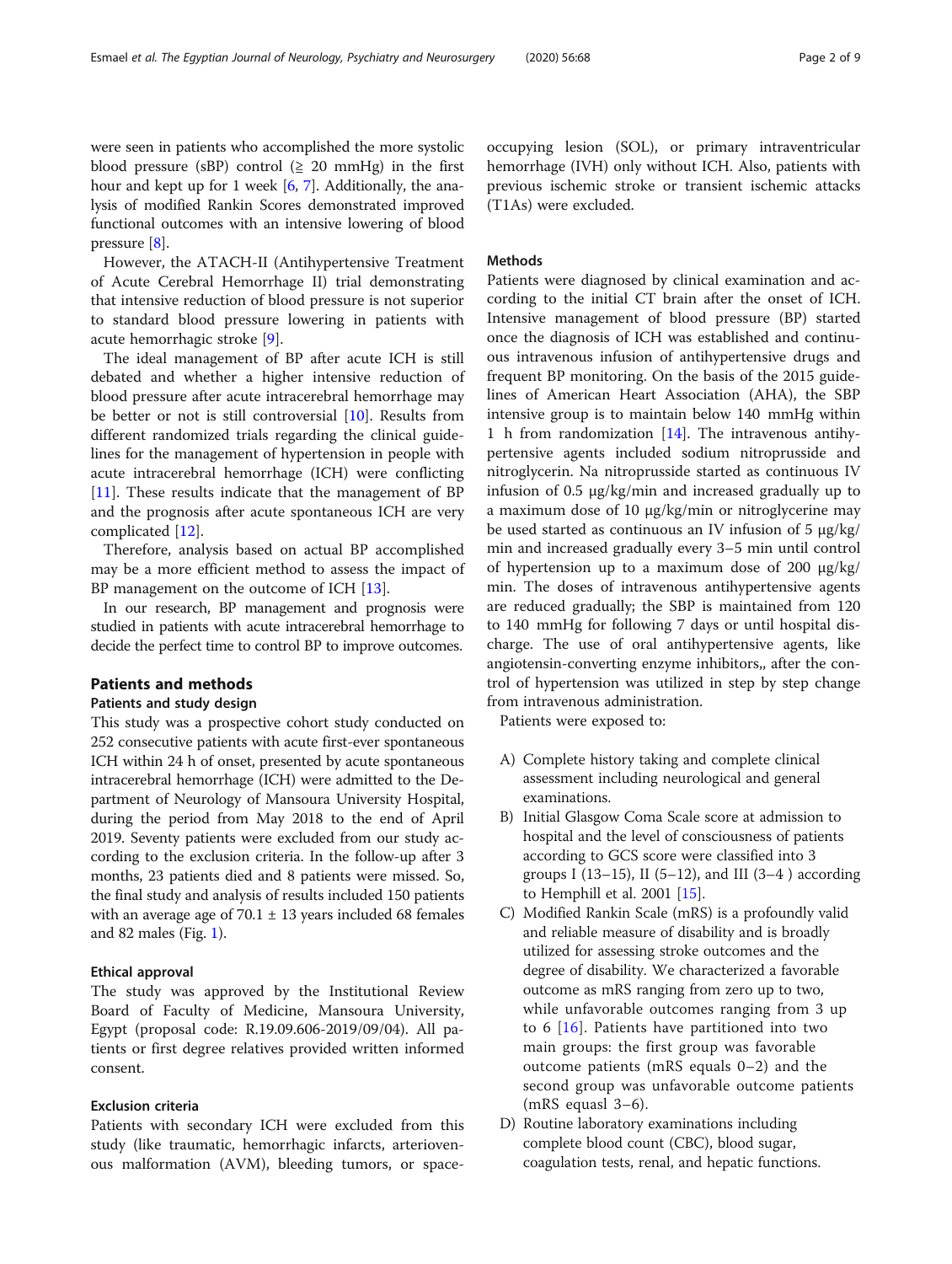<span id="page-2-0"></span>

E) CT brain was accomplished for all patients at the onset of admission to the hospital to decide the characters of spontaneous ICH. The volume of the intracerebral hemorrhage was determined by utilizing the ABC/2 method: (A) is the greatest diameter on the largest ICH cut, (B) is the diameter perpendicular to A, while C is the number of axial cuts of ICH multiplied by the thickness of cuts [[17](#page-7-0), [18](#page-7-0)]. Additionally, the location ICH (regardless of whether infra or supratentorial), and if there is intraventricular hemorrhage (IVH) or not, also, if there is a shift of midline structure or hydrocephalic changes were determined. Regarding ICH volume, patients were partitioned into two groups ( $<$  30 cm<sup>3</sup> and  $\geq 30 \text{ cm}^3$ ) [\[19,](#page-7-0) [20\]](#page-7-0).

#### Statistical analysis

SPSS version 19.0 was utilized for statistical analysis. Data were collected and displayed as numbers proportions, mean ± standard deviation, and range. Favorable and unfavorable groups were compared by chi-square measurement. For variables with ordinary distributions and homogeneous variances, Student's  $t$  test was utilized to check the significant difference between the mean ± standard deviation values in the two groups.  $P$  value < 0.05 were considered statistically significant results.

Multivariate logistic regression analysis was accomplished for the independent variables or factors that were accompanied by better outcomes: younger ages, GCS at admission, diastolic blood pressure 1 h after admission, systolic BP 6 h after admission, and systolic blood pressure 24 h after admission.

#### Results

One hundred and fifty patients with spontaneous ICH were studied in this work. 70.1  $\pm$  13 year was the mean age of patients. Modified Rankin Scale score (mRS) after discharge was calculated and accordingly, patients were partitioned into two main groups: favorable outcome patients with better outcome (mRS equal 0–2;  $n = 70$ ) and the second group was the unfavorable outcome with poor outcome patients (mRS equal 3–6;  $n = 80$ ).

Demographic data and risk factors of ICH patients were identified in Table [1](#page-3-0). Younger age groups were associated with higher statistically significant favorable outcomes ( $P = 0.000$ ). There was no significant difference in outcome regarding sex in both groups.

A higher non-significant percentage of cases had within normal renal and hepatic functions in patients with better outcomes ( $P = 0.31$  and  $P = 0.16$ , respectively).

Regarding GCS at the onset, a GCS score of 13 to 15 was associated with higher statistically significant favorable outcomes and a GCS score of 3 to 4 was associated with higher statistically significant unfavorable outcomes  $(P < 0.0001)$ . Also, there was a significantly prolonged duration of hospitalization in unfavorable outcome group of patients ( $P = 0.005$ ).

The radiological findings of ICH demonstrated that an unfavorable outcome group of patients was associated with hematoma volume of  $\geq 30$  cm<sup>3</sup> (P = 0.0002), then the infratentorial location of ICH ( $P = 0.013$ ), followed by IVH ( $P = 0.019$ ). But, the shift of midline structures and hydrocephalic changes were not accompanied by significant unfavorable outcomes ( $P = 0.5$  and 0.77, respectively) (Table [2](#page-3-0)).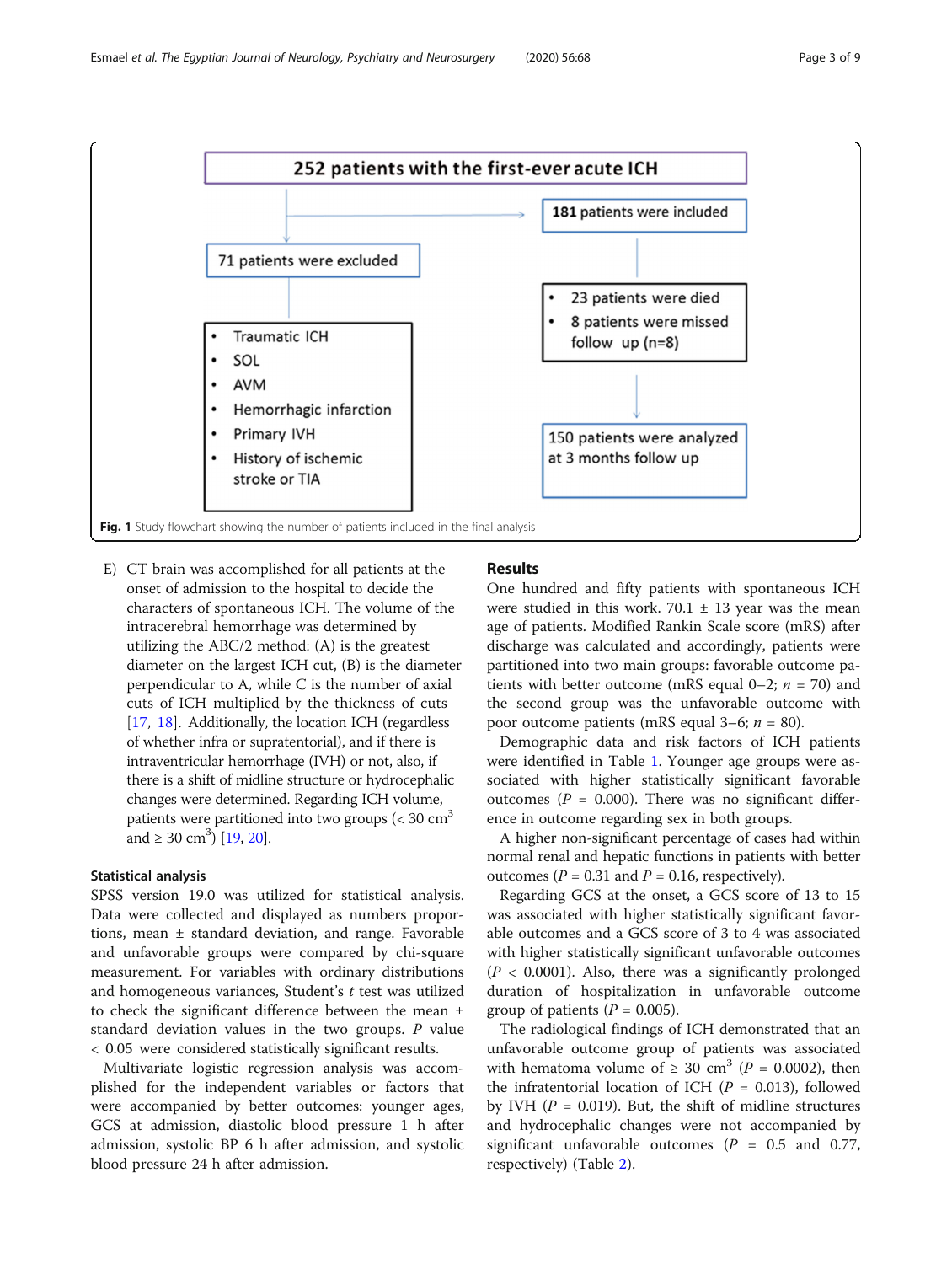| Variable                                   |                 | Favorable group (70) | Unfavorable group (80) | $P$ value                     |
|--------------------------------------------|-----------------|----------------------|------------------------|-------------------------------|
| mRS N (%)                                  | $0 - 2$         | 70 (46.7%)           | $\qquad \qquad -$      | <b>NA</b>                     |
|                                            | $3 - 6$         | -                    | 80 (53.3%)             |                               |
| Age (mean $\pm$ SD)<br>70.1 $\pm$ 13 years | < 50            | 11 (15.7%)           | 6 (7.5%)               | $P = 0.000*$                  |
|                                            | $50 - 64$       | 31 (44.3%)           | 20 (25%)               |                               |
|                                            | $65 - 79$       | 20 (28.6%)           | 24 (30%)               |                               |
|                                            | $\geq 80$       | 8 (11.4%)            | 30 (37.5%)             |                               |
| Sex<br>$F/M$ (1:1.21)                      | Female (68)     | 32 (45.7%)           | 36 (45%)               | $P = 0.93$                    |
|                                            | Male (82)       | 38 (54.3%)           | 44(55%)                |                               |
| <b>HTN</b>                                 | $^{+}$          | 47 (67.1%)           | 56 (70%)               | $P = 0.84$                    |
|                                            |                 | 23 (32.9%)           | 24 (30%)               |                               |
| <b>DM</b>                                  | $\! + \!\!\!\!$ | 10 (14.3%)           | 13 (16.3%)             | $P = 0.91$                    |
|                                            |                 | 60 (85.7%)           | 67 (83.7%)             |                               |
| Hepatic disease                            | $+$             | 8 (11.4%)            | 15 (18.7%)             | $P = 0.31$                    |
|                                            |                 | 62 (88.6%)           | 65 (81.3%)             |                               |
| Renal impairment                           | $^{+}$          | 8 (11.4%)            | 17 (21.2%)             | $P = 0.16$                    |
|                                            |                 | 62 (88.6%)           | 63 (78.8%)             |                               |
| <b>IHD</b>                                 | $\! + \!\!\!\!$ | 7 (10%)              | 9(11.3%)               | $P = 0.98$                    |
|                                            |                 | 63 (90%)             | 71(88.7%)              |                               |
| Anticoagulant or Antiplatelet              | $^{+}$          | 8 (11.4%)            | 12 (15%)               | $P = 0.68$                    |
|                                            |                 | 62 (88.6%)           | 68 (85%)               |                               |
| GCS                                        | $13 - 15$       | 57 (81.5%)           | 20 (25%)               | $P < 0.0001*$                 |
|                                            | $5 - 12$        | 9 (12.8%)            | 35 (43.8%)             |                               |
|                                            | $3 - 4$         | 4(5.7%)              | 25 (31.2%)             |                               |
| Duration of hospitalization (unite)        |                 | $10.9 \pm 9.1$       | $21.7 \pm 8.7$         | $P = 0.005*$ ( <i>t</i> test) |

#### <span id="page-3-0"></span>Table 1 Demographic data and risk factors of ICH patients

mRS modified Rankin Scale, HTN hypertension, DM diabetes mellitus, IHD ischemic heart disease, GCS Glasgow Coma Scale \*Statistically significant

#### Table 2 Radiological findings and prognosis in cases of ICH

| Radiological findings     | Number of patients | Favorable outcome | Unfavorable outcome | $P$ value |
|---------------------------|--------------------|-------------------|---------------------|-----------|
| Number of patients        | 150                | 70                | 80                  |           |
| Volume of ICH             |                    |                   |                     |           |
| $<$ 30 cm <sup>3</sup>    | 82                 | 50 (71.4%)        | 32 (40%)            | $0.0002*$ |
| $\geq$ 30 cm <sup>3</sup> | 68                 | 20 (28.6%)        | 48 (60%)            |           |
| Site of ICH               |                    |                   |                     |           |
| Supratentorial            | 104                | 56 (80%)          | 48 (60%)            | $0.013*$  |
| Infratentorial            | 46                 | 14 (20%)          | 32 (40%)            |           |
| <b>IVH</b>                | 52                 | 17 (24.3%)        | 35 (43.8%)          | $0.019*$  |
| Midline shift             | 48                 | 20 (28.6%)        | 28 (35%)            | 0.50      |
| Hydrocephalus             | 37                 | 16 (22.9%)        | 21 (2.3%)           | 0.77      |

IVH intraventricular hemorrhage

\*Statistically significant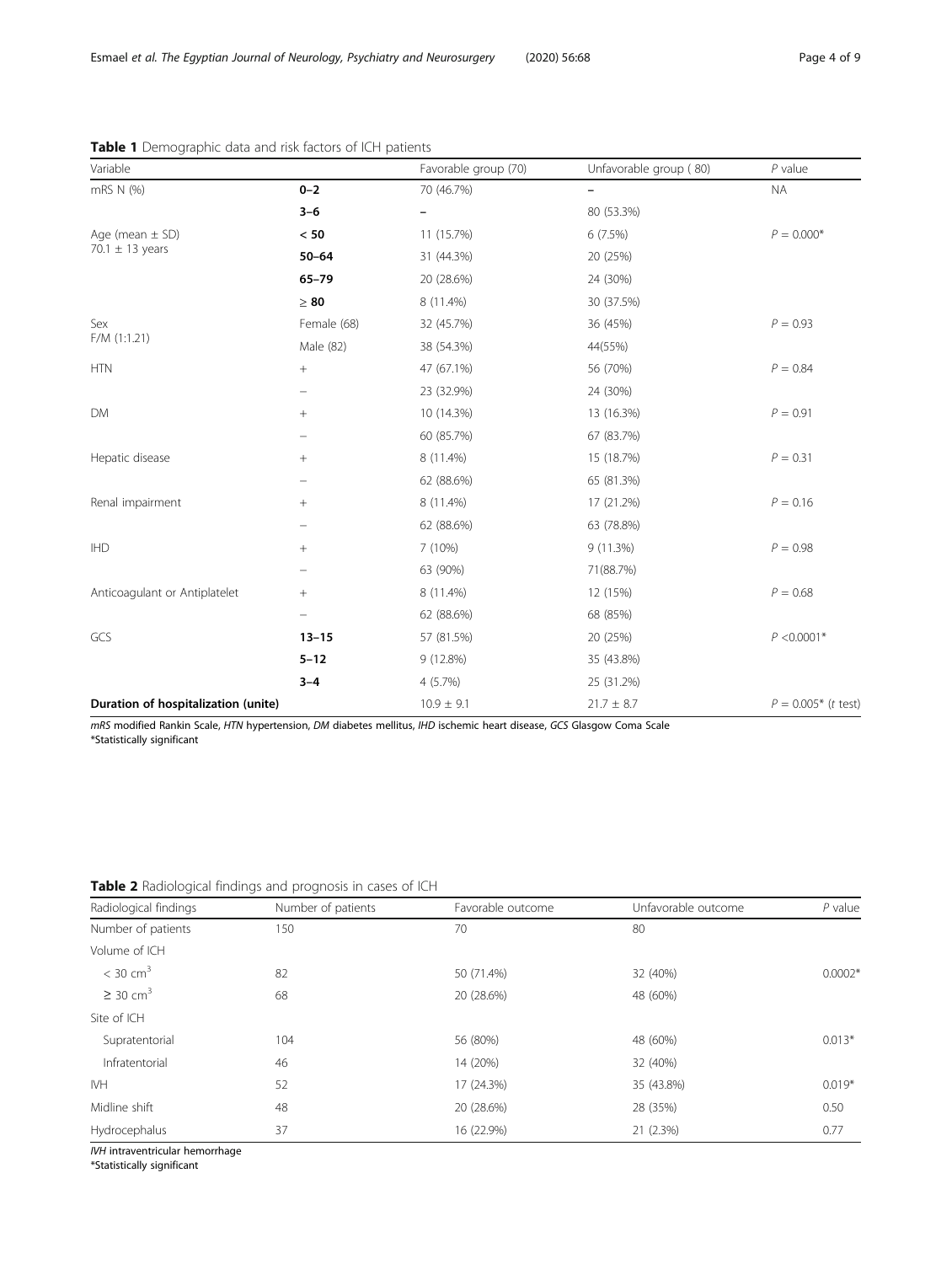Management of blood pressure in acute ICH patients reported in Table 3. The systolic BP at the onset of ICH was higher in the unfavorable outcome group  $(P =$ 0.009). The diastolic BP 1 h after admission to the hospital was significantly lower in the favorable outcome group ( $P = 0.007$ ). Systolic BP 6 h after admission to hospital and systolic BP 24 h after admission to hospital were significantly lower in the favorable outcome group  $(P = 0.005$  and 0.01, respectively).

Independent factors that were significantly related to prognosis were assessed by multivariate logistic regression. Table 4 demonstrate the independent factors associated with favorable prognosis at discharge from hospital, were young age (OR 2.31 95% CI 1.97–2.93 and  $P = 0.004$ , better level of consciousness at admission(OR 4.112, 95% CI 3.21-6.15, and  $P = 0.0001$ ), and lower systolic BP 6 h after hospitalization (OR 2.22, 95% CI 1.86-2.87 and  $P = 0.005$ ), decreased volume of hematoma < 30 cm<sup>3</sup> (OR 1.39, 95% CI 1.13–2.11,  $P =$ 0.05), supratentorial ICH (OR 1.51, 95% CI 1.27–2.42, and  $P = 0.02$ ), and absence of IVH (OR 1.39, 95% CI 1.13–2.11 and  $P = 0.02$ ). Other factors, such as sex or hydrocephalus, and patients with IVH, showed no significant associations with clinical outcomes.

Figure [2](#page-5-0) demonstrated that the area under curve equal to 0.57 showed that the cut-off value was 135 mmHg (sensitivity was 43.9% and specificity was 73.7%).

Spearman correlation showed a high positive significant correlation between the systolic blood pressure 6 h after admission, age, and volume of ICH with the modified Rankin Scale ( $r = 0.79$ ,  $P < 0.01$ , and  $r = 0.86$ ,  $P <$ 0.001 and  $r = 0.75$ ,  $P < 0.01$ , respectively). But, there was

Table 3 Management of blood pressure in acute ICH

| Blood pressure (BP) | Favorable group<br>$(n = 70)$ | Unfavorable group $P$ value<br>$(n = 80)$ |              |
|---------------------|-------------------------------|-------------------------------------------|--------------|
| At arrival          |                               |                                           |              |
| Systolic            | $180.6 + 29.3$                | $191.6 + 23.9$                            | $P = 0.009*$ |
| <b>Diastolic</b>    | $99.1 \pm 20.9$               | $102.4 + 19.8$                            | $P = 0.146$  |
| After 1 h           |                               |                                           |              |
| Systolic            | $147.6 + 20.1$                | $150.3 + 19.9$                            | $P = 0.095$  |
| <b>Diastolic</b>    | $80.1 + 15.5$                 | $85.6 + 16.7$                             | $P = 0.007*$ |
| After 6 h           |                               |                                           |              |
| Systolic            | $136.1 + 16.4$                | $144.3 + 18.2$                            | $P = 0.005*$ |
| <b>Diastolic</b>    | $79.7 + 12.9$                 | $83.1 + 12.8$                             | $P = 0.135$  |
| After 24 h          |                               |                                           |              |
| Systolic            | $135.6 + 16.9$                | $142.0 + 16.4$                            | $P = 0.01*$  |
| <b>Diastolic</b>    | $77.9 + 13.4$                 | $80.6 + 12.7$                             | $P = 0.236$  |
| At discharge        |                               |                                           |              |
| Systolic            | $125.8 \pm 16.7$              | $127.2 \pm 18.5$                          | $P = 0.122$  |
| Diastolic           | $77.8 + 12.5$                 | $80.1 + 11.4$                             | $P = 0.131$  |

\*Statistically significant

Table 4 The independent factors that were highly associated with the outcome of ICH

| ΟR    | 95% CI        | Р          |
|-------|---------------|------------|
| 2.31  | $1.97 - 2.93$ | $0.004**$  |
| 4.112 | $3.21 - 6.15$ | $0.0001**$ |
| 2.22  | 1.86-2.87     | $0.005**$  |
| 1.761 | $1.32 - 2.54$ | $0.01*$    |
| 151   | $1.27 - 2.42$ | $0.02*$    |
| 1.39  | $1.13 - 2.11$ | $0.05*$    |
|       |               |            |

IVH intraventricular hemorrhage, ICH intracerebral hemorrhage, GCS Glasgow Coma Scal, OR odds ratio, CI confidence interval \*Statistically significant

\*\*Stronger statistical significant

a strong negative significant correlation between the GCS with the modified Rankin Scale ( $r = -0.91$ ,  $P <$ 0.001) (Fig. [3](#page-6-0)).

#### **Discussion**

Hypertension during acute spontaneous ICH is highly accompanied by hematoma enlargement, more edema surrounding the ICH, and more morbidity and mortality [[21\]](#page-7-0). So, management of blood pressure has a significant role in the management of acute spontaneous intracerebral hemorrhage [[9,](#page-7-0) [22](#page-7-0), [23](#page-7-0)].

Hemphill et al. 2015 prescribed that the systolic blood pressure in cases with spontaneous acute intracerebral hemorrhage must be brought down to < 140 mmHg at the earliest opportunity and kept controlled at this level for about 7 days [\[14\]](#page-7-0).

In our study, the prognostic risk factors that determined the outcome at discharge were age, GCS at admission to hospital, and systolic BP 6 h after admission to hospital. Age and GCS at admission were not liable for modification while the prognostic factor that was liable for modification and agreeable to treatment mediation was systolic BP 6 h after admission to hospital.

In this manner, once ICH has been diagnosed, the antihypertensive medication must be initiated immediately [[24](#page-7-0)]. The control of BP added to the regulation of cerebral blood flow and metabolism [\[25\]](#page-7-0).

In our study, older age patients were associated with unfavorable outcomes in cases of acute spontaneous intracerebral hemorrhage ( $P = 0.004$ ). These results indicated that older age patients had bad general status; bad nourishing status and disabled renal or hepatic functions were associated with poor outcomes. This was like the study of Rådholm et al. 2015 who found that older patients with acute ICH experience worse outcomes, including death and disability. Advanced age most likely was associated with several clinical factors connected to poor outcomes, such as stroke severity (high NIHSS score), hematoma qualities (like an intraventricular extension), and co-morbid medical condition [[26](#page-7-0)].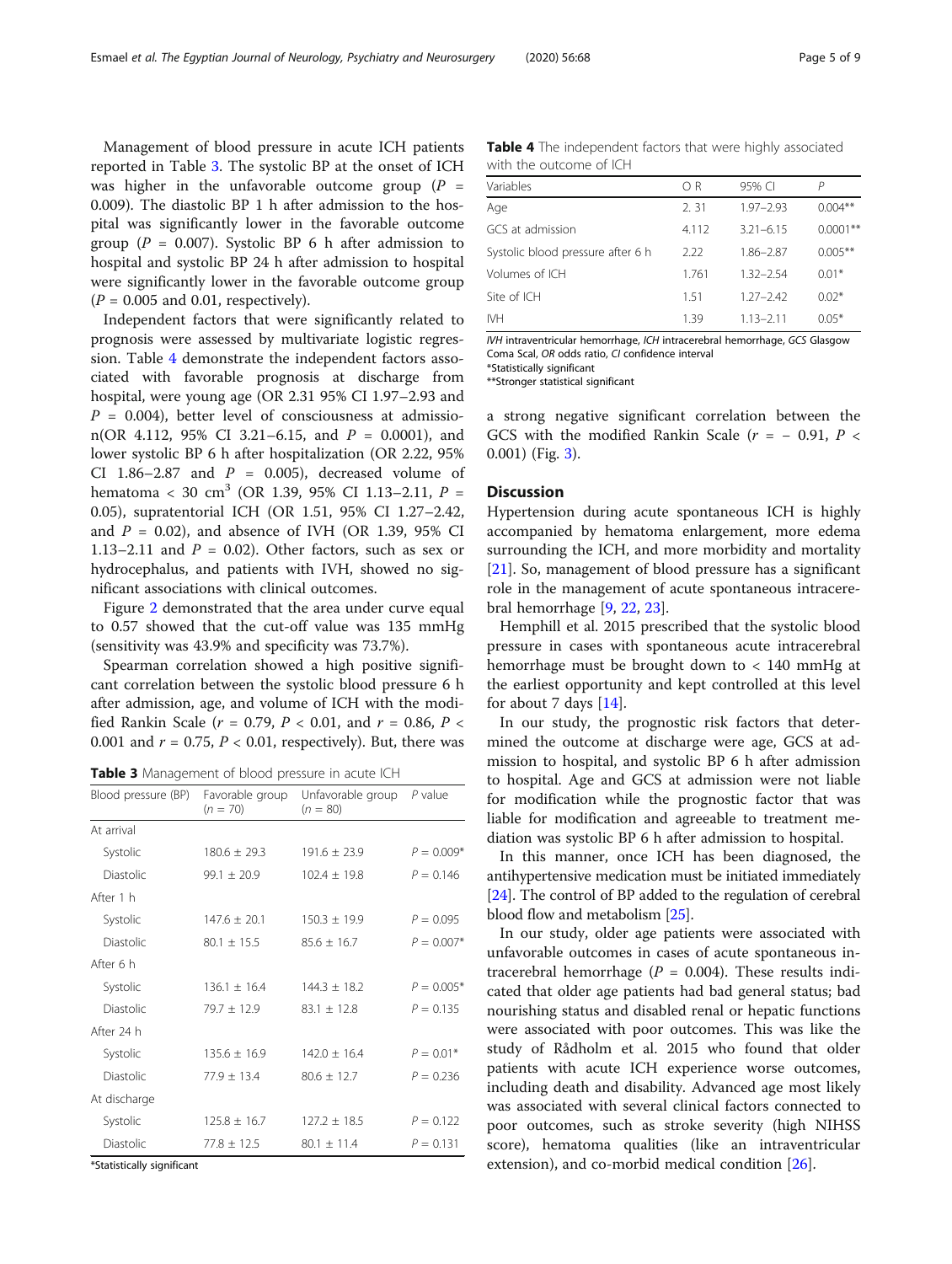In our study, the consciousness level at admission determined by GCS was the most independent variables that were significantly related to the outcome in cases of acute spontaneous ICH (OR 4.112, 95% CI 3.21–6.15 and  $P = 0.0001$ ). Correspondingly, Sang Hoon Lee et al. 2015 concluded that the initial GCS score was a strong predictive factor for the prognosis of thalamic ICH [\[27](#page-7-0)].

There are studies reported that antiplatelet drugs, anticoagulants, renal, and liver impairment were associated with poor prognosis in cases of ICH. Hokari M et al. 2018 concluded that patients with ICH who were on antiplatelet and anticoagulants were more likely to have a poor prognosis [\[28\]](#page-8-0). Ravi Garg and José Biller 2019 who study the recent advances in spontaneous intracerebral hemorrhage stated that antiplatelet and anticoagulants were found to be associated with a larger volume of intracerebral hemorrhage, more incidences of hematoma enlargement, and poorer outcome [[29](#page-8-0), [30](#page-8-0)]. But, in our study, these risk factors were more marginally related (but not statistically significant) with unfavorable outcomes.

In our study, intraventricular hemorrhage (IVH) was observed to have a significant association with unfavorable outcomes (OR 1.39, 95% CI 1.13–2.11, and  $P =$ 0.02). Yogi N et al. 2019 clarify that the intraventricular hemorrhage leads to CSF stream obstruction by blood clots followed by obstructive hydrocephalus and brain edema [\[31](#page-8-0)]. Not only the presence of IVH is important for the prognosis but also, the severity of IVH extension is important for the prognosis as concluded by Gabriela et al. 2019 who demonstrated that Graeb score  $\geq 5$  is an independent predictor of poor outcome at hospital discharge after spontaneous ICH  $[32]$  $[32]$ . The Graeb scale is a quantitative scale for IVH extension with a score ranging from 0 to 12 points and higher scores indicating increased IVH volumes.

The size of the ICH was another factor demonstrating that larger ICH volume  $\geq 30$  cm<sup>3</sup> was associated with unfavorable outcomes in our study (OR 1.39, 95% CI 1.13–2.11,  $P = 0.05$ ). Numerous researchers found that ICH volume was a very strong predictor of functional outcome and mortality [[33](#page-8-0), [34](#page-8-0)].

In our study, supratentorial ICH was found to be significantly accompanied by favorable outcomes in comparison to infratentorial ICH (OR 1.51, 95% CI 1.27–2.42 and  $P = 0.02$ ). Similarly, Ruiqi Chen et al. 2019 concluded that cerebellar and brain stem ICH associated with higher case fatality and poor outcomes [[35\]](#page-8-0). However, a population-based study of the influence of ICH location on outcome stated that the impact of supratentorial ICH location on outcome stays hazy [[36\]](#page-8-0).

The multivariate logistic regression analysis was accomplished for the proper time for control of blood pressure showed that diastolic blood pressure 1 h after admission, systolic BP 6 h after admission, and systolic blood pressure 24 h after admission were accompanied by the favorable outcome. Similarly, Huan-Xin et al.

<span id="page-5-0"></span>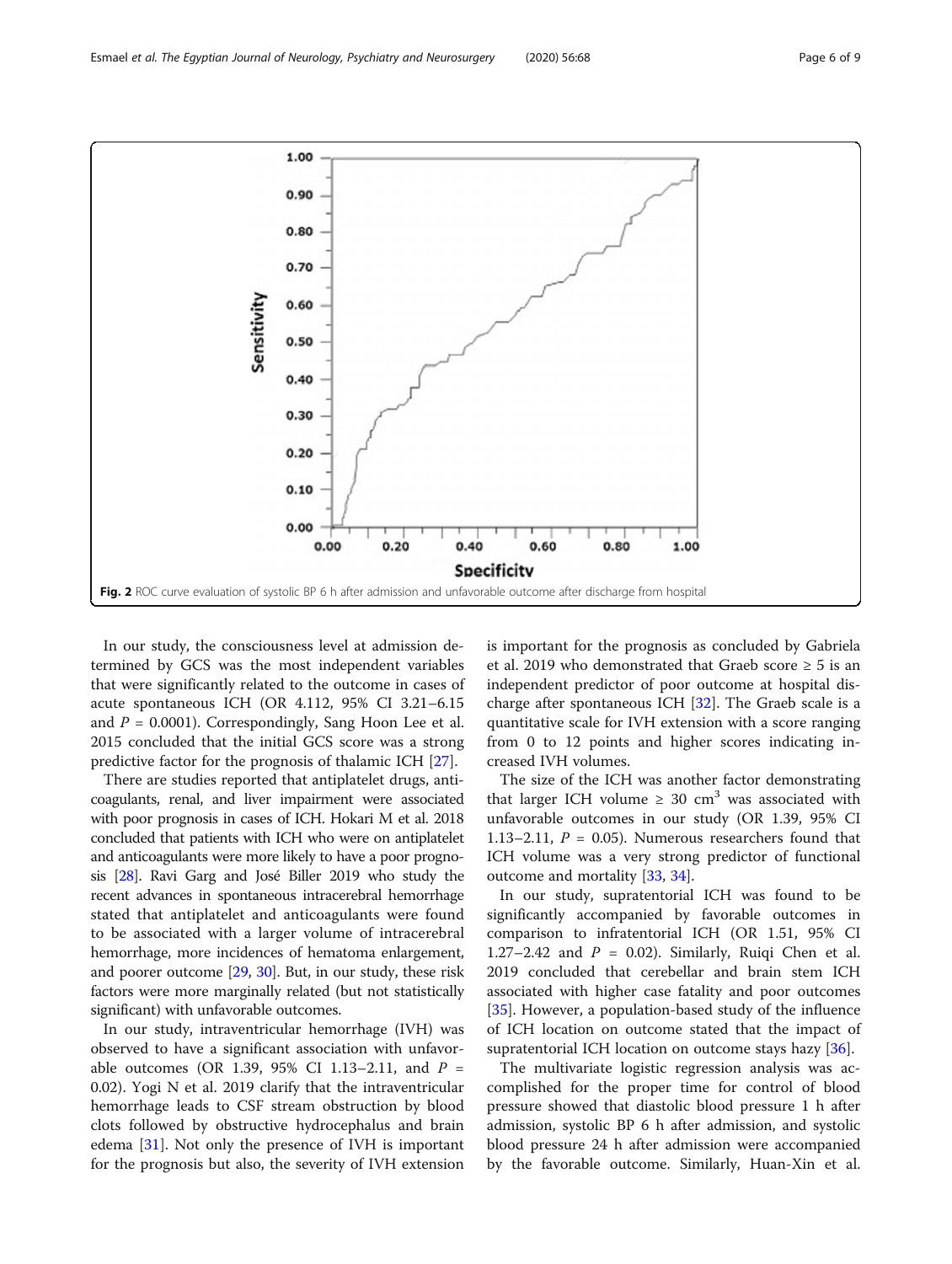<span id="page-6-0"></span>

2018 concluded that high systolic or diastolic blood pressure during 24 h of ICH onset is accompanied by the 90-day neurological outcome, and the first 24-h BP plays a critical role in the neurological outcome of hemorrhagic stroke [\[37\]](#page-8-0). Also, the second Intensive Blood Pressure Reduction in the Acute Cerebral Hemorrhage Trial (INTERACT2) assessed the predictive value of BP variability in outcomes for ICH patients (within 6 h after symptom onset) targeting BP levels to lower than 140 mmHg. BP was measured five times during the first 24 h and twice daily until day 7 after ICH onset [[38](#page-8-0)]. Moreover, the Stroke Acute Management with Urgent Risk Factor Assessment and Improvement studies included patients within 3 h after symptom onset with initial SBP exceeding 180 mmHg. The SBP was lowered to 120–160 mmHg [\[39\]](#page-8-0). In our study, the systolic blood pressure 6 h after admission was significantly lower in patients with better outcomes (OR 2.22, 95% CI 1.86– 2.87, and  $P = 0.005$ ). So, it is very important to decrease the blood pressure within 6 h after hospitalization. Lower systolic blood pressure 24 h after admission to the hospital was significantly associated with a more favorable outcome group ( $P = 0.01$ ). Consequently, intensive blood pressure control is necessary from hospital admission up to the following 24 h. In INTERACT2 study [\[40\]](#page-8-0), a serious decrease of systolic blood pressure  $\leq$  140 mmHg in patients with acute spontaneous ICH did not affect the primary outcome. However, the analysis of the modified Rankin scale suggested that intensive therapy improved the outcomes.

The cut-off estimation of systolic BP 6 h after admission to the hospital was 135 mmHg. The study of Krista Lim-Hing and Fred Rincon 2017 demonstrated a tendency toward hematoma growth from baseline to 24 h in the intensive treatment group (SBP  $> 140$  mmHg) [[21](#page-7-0)].

However, our results demonstrated that BP at discharge was not associated with significant difference in the outcome ( $P = 0.122$ ). Accordingly, intensive blood pressure control of at least 24 h after admission to the hospital was the most important. Stacy Chu and Lauren Sansing 2017 and Qureshi et al. 2010 mentioned that patients who had more aggressive SBP reduction in the first 24 h demonstrated patterns toward diminished hematoma expansion and better outcomes [\[41](#page-8-0), [42](#page-8-0)].

#### Limitations

Our study had several limitations; first, it was a singlecenter observational study. However, our hospital is the most famous reference center in Mansoura City for critical neurological patients. The second was the inclusion and exclusion criteria that restrict the eligibility of patients. The third limitation was a relatively short observation which may underestimate or overestimate clinical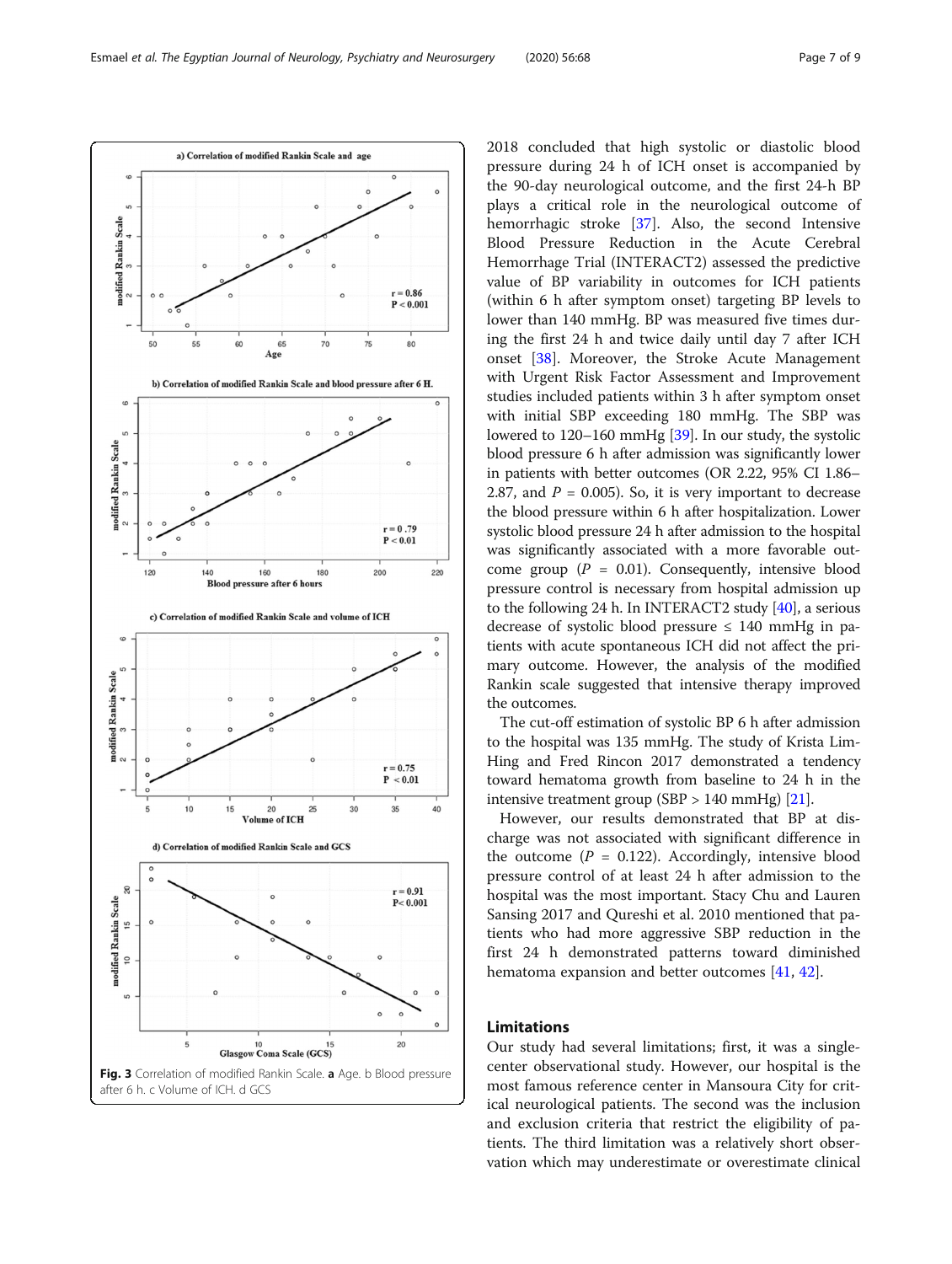<span id="page-7-0"></span>benefits or loss of efficacy of management of hypertension in cases of ICH.

#### Conclusion

Younger ages, a better level of consciousness at admission to hospital, and lower sBP 6 h after admission to hospital were the most significant predictors of favorable outcomes in patients with acute spontaneous intracerebral hemorrhage. Anti-hypertension medication must be initiated immediately after the diagnosis of ICH is confirmed to bring down the BP in the first 6 h after hospitalization.

#### Acknowledgements

Not applicable.

#### Authors' contributions

All authors contributed to the conduct of the study. AE, the main author, wrote the first draft of the manuscript. All authors reviewed and edited the manuscript and approved the final version.

#### Funding

This research received no specific grant from any funding agency in the public, commercial, or not-for-profit sectors.

#### Ethics approval and consent to participate

This study was approved by the local ethics committee Institutional Research Board (IRB) of Departments of Neurology, Mansoura Faculty of Medicine, Egypt. RP.20.01.54-2020/01/10. Patients and their families were told about the study in detail, and written informed consent was taken.

#### Competing interests

The authors declare that they have no competing interests.

#### Author details

<sup>1</sup>Department of Neurology, Faculty of Medicine, Mansoura University, Mansoura, Egypt. <sup>2</sup>Department of Cardiology, Faculty of Medicine, Mansoura University, Mansoura, Egypt. <sup>3</sup>Department of Radiology, Faculty of Medicine, Mansoura University, Mansoura, Egypt.

#### Received: 13 January 2020 Accepted: 22 June 2020 Published online: 06 July 2020

#### References

- Cordonnier C, Demchuk A, Ziai W, Anderson CS. Intracerebral hemorrhage: current approaches to acute management. Lancet. 2018;392(10154):1257– 68. [https://doi.org/10.1016/S0140-6736\(18\)31878-6.](https://doi.org/10.1016/S0140-6736(18)31878-6)
- 2. Al-Mufti F, Thabet A, Singh T, El-Ghanem M, Amuluru K, Gandhi C. Clinical and radiographic predictors of intracerebral hemorrhage outcome. Intervent Neurol. 2018;7:118–36. <https://doi.org/10.1159/000484571>.
- 3. Lattanzi S, Silvestrini M. Blood pressure in acute intracerebral hemorrhage. Ann Transl Med. 2016;4(16):320. <https://doi.org/10.21037/atm.2016.08.04>.
- 4. Sakamoto Y, Koga M, Toyoda K. Systolic blood pressure after intravenous antihypertensive treatment and clinical outcomes in hyperacute intracerebral hemorrhage: the stroke acute management with urgent riskfactor assessment and improvement-intracerebral hemorrhage study. Stroke. 2013;44:e153.
- 5. Alejandro A. Rabinstein, Optimal Blood Pressure After Intracerebral Hemorrhage Still a Moving Target. Stroke. 2018;49:275–6. [https://doi.org/10.](https://doi.org/10.1161/STROKEAHA.117.020058) [1161/STROKEAHA.117.020058](https://doi.org/10.1161/STROKEAHA.117.020058).
- 6. de Oliveira Manoel AL, Goffi A, Zampieri FG, Turkel-Parrella D, Duggal A, Marotta TR, Macdonald RL, Abrahamson S. The critical care management of spontaneous intracranial hemorrhage: a contemporary review. Crit Care. 2016;20:272. [https://doi.org/10.1186/s13054-016-1432-0.](https://doi.org/10.1186/s13054-016-1432-0)
- 7. Efstathios Manios, Dariusz Gasecki, Antonio Coca, Pedro Cunha, Dagmara Hering, Dragan Lovic, and Cristina Sierra. Blood pressure targets in acute intracerebral hemorrhage: Scientific Newsletter Update Management of Hypertension. Eur Soc Hypertens. 2017, 18, nr. 64.
- 8. Shi L, Xu S, Zheng J, Xu J, Zhang J. Blood pressure management for acute intracerebral hemorrhage: a meta-analysis. Sci Rep. 2017;7(1):14345. [https://doi.org/10.1038/s41598-017-13111-x.](https://doi.org/10.1038/s41598-017-13111-x)
- 9. Adnan I. Qureshi, Yuko Y. Palesch, William G. Barsan, Daniel F. Hanley, Chung Y. Hsu, Renee L. Martin et al., Intensive blood-pressure lowering in patients with acute cerebral hemorrhage. N Engl J Med 2016; 375, pp. 1033- 1043. doi: [https://doi.org/10.1056/NEJMoa1603460.](https://doi.org/10.1056/NEJMoa1603460)
- 10. Lattanzi S, Silvestrini M. Optimal achieved blood pressure in acute intracerebral hemorrhage: INTERACT2. Neurology. 2015;85(6):557–8. [https://doi.org/10.1212/01.wnl.0000470918.40985.d0.](https://doi.org/10.1212/01.wnl.0000470918.40985.d0)
- 11. Rabinstein AA. Optimal blood pressure after intracerebral hemorrhage. Stroke. 2018;49(2):275–6.
- 12. Moullaali TJ, Wang X, Woodhouse LJ, Law ZK, Delcourt C, Sprigg N, et al. Lowering blood pressure after acute intracerebral hemorrhage: protocol for a systematic review and meta-analysis using individual patient data from randomized controlled trials participating in the Blood Pressure in Acute Stroke Collaboration (BASC). BMJ Open. 2019;(7):e030121.
- 13. Qureshi AI, Palesch YY, Foster LD, Barsan WG, Goldstein JN, Hanley DF, Hsu CY, Moy CS, Qureshi MH, Silbergleit R. Blood pressure-attained analysis of ATACH 2 trial. Stroke. 2018;49:1412–8. [https://doi.org/10.1161/STROKEAHA.](https://doi.org/10.1161/STROKEAHA.117.019845) [117.019845.](https://doi.org/10.1161/STROKEAHA.117.019845)
- 14. Hemphill JC, 3rd, Greenberg SM, CSK Anderson, et al. American Heart Association Stroke, C. Council on, N. Stroke, C. Council on Clinical, guidelines for the management of spontaneous intracerebral hemorrhage: a guideline for healthcare professionals from the American Heart Association/American Stroke Association. Stroke 2015; 46:2032–2060. doi[.https://doi.org/10.1161/](https://doi.org/10.1161/STR.0000000000000069) [STR.0000000000000069.](https://doi.org/10.1161/STR.0000000000000069)
- 15. Hemphill JC 3rd, Bonovich DC, Besmertis L, Manley GT, Johnston SC. The ICH score: A simple, reliable grading scale for intracerebral hemorrhage. Stroke. 2001;32:891–7.
- 16. Banks JL, Marotta CA. Outcomes validity and reliability of the modified Rankin scale: Implications for stroke clinical trials: A literature review and synthesis. Stroke. 2007;38:1091–6.
- 17. Maeda AK, Aguiar LR, Martins C, et al. Hematoma volumes of spontaneous intracerebral hemorrhage: the ellipse (ABC/2) method yielded volumes smaller than those measured using the planimetric method. Arq Neuropsiquiatr. 2013;71:540–4.
- 18. Hu TT, Yan L, Yan PF, et al. Assessment of the ABC/2 method of epidural hematoma volume measurement as compared to computer-assisted planimetric analysis. Biol Res Nurs. 2016;18:5–11.
- 19. Shi J, Cai Z, Han W, Dong B, Mao Y, Cao J, et al. Stereotactic catheter drainage versus conventional craniotomy for severe spontaneous intracerebral hemorrhage in the basal ganglia. Cell Transplant:1–8. <https://doi.org/10.1177/0963689719852302>.
- 20. Esmael A, El Sherif M, Saad M. Prediction of 30-days mortality of intracerebral hemorrhage by a powerful but easy to use intracerebral hemorrhage score. Int Neuropsychiatric J. 2016;6(2):1–11.
- 21. Lim-Hing K, Rincon F. Secondary hematoma expansion and perihemorrhagic edema after intracerebral hemorrhage: from bench work to practical aspects. Front Neurol. 2017;8:74. [https://doi.org/10.3389/fneur.](https://doi.org/10.3389/fneur.2017.00074) [2017.00074.](https://doi.org/10.3389/fneur.2017.00074)
- 22. Wang X, Arima H, Heeley E, Delcourt C, Huang Y, Wang J, et al. Magnitude of blood pressure reduction and clinical outcomes in acute intracerebral hemorrhage novelty and significance intensive blood pressure reduction in acute cerebral hemorrhage trial study. Hypertension. 2015;65(5):1026–32.
- 23. Wang X, Arima H, Al-Shahi Salman R, Woodward M, Heeley E, Anderson CS, et al. Rapid blood-pressure lowering according to recovery at different time intervals after acute intracerebral hemorrhage: a pooled analysis of the INTERACT studies. Cerebrovasc Dis. 2015;39(3-4):242–8. <https://doi.org/10.1159/000381107>.
- 24. Yamada T, Natori Y. Acute blood-pressure management and prognostic factors in patients with intracerebral hemorrhage. Interdiscip Neurosurg. 2017;10:91–5. <https://doi.org/10.1016/j.inat.2017.07.013>.
- 25. Smith KJ, Ainslie PN. Regulation of cerebral blood flow and metabolism during exercise. Exp Physiol. 2017;102(11):1356–71. [https://doi.org/10.1113/](https://doi.org/10.1113/EP086249) [EP086249](https://doi.org/10.1113/EP086249).
- 26. Rådholm K, Arima H, Lindley RI, Wang J, Tzourio C, et al. Older age is a strong predictor for poor outcome in intracerebral hemorrhage: the INTERACT2 study. Age Ageing. 2015;44:422–7.
- 27. Lee S-H, Park K-J, Kang S-H, Jung Y-G, Park J-Y, Park D-H. Prognostic Factors of Clinical Outcomes in Patients with Spontaneous Thalamic Hemorrhage. Med Sci Monit. 2015;21:2638–46. <https://doi.org/10.12659/MSM.894132>.